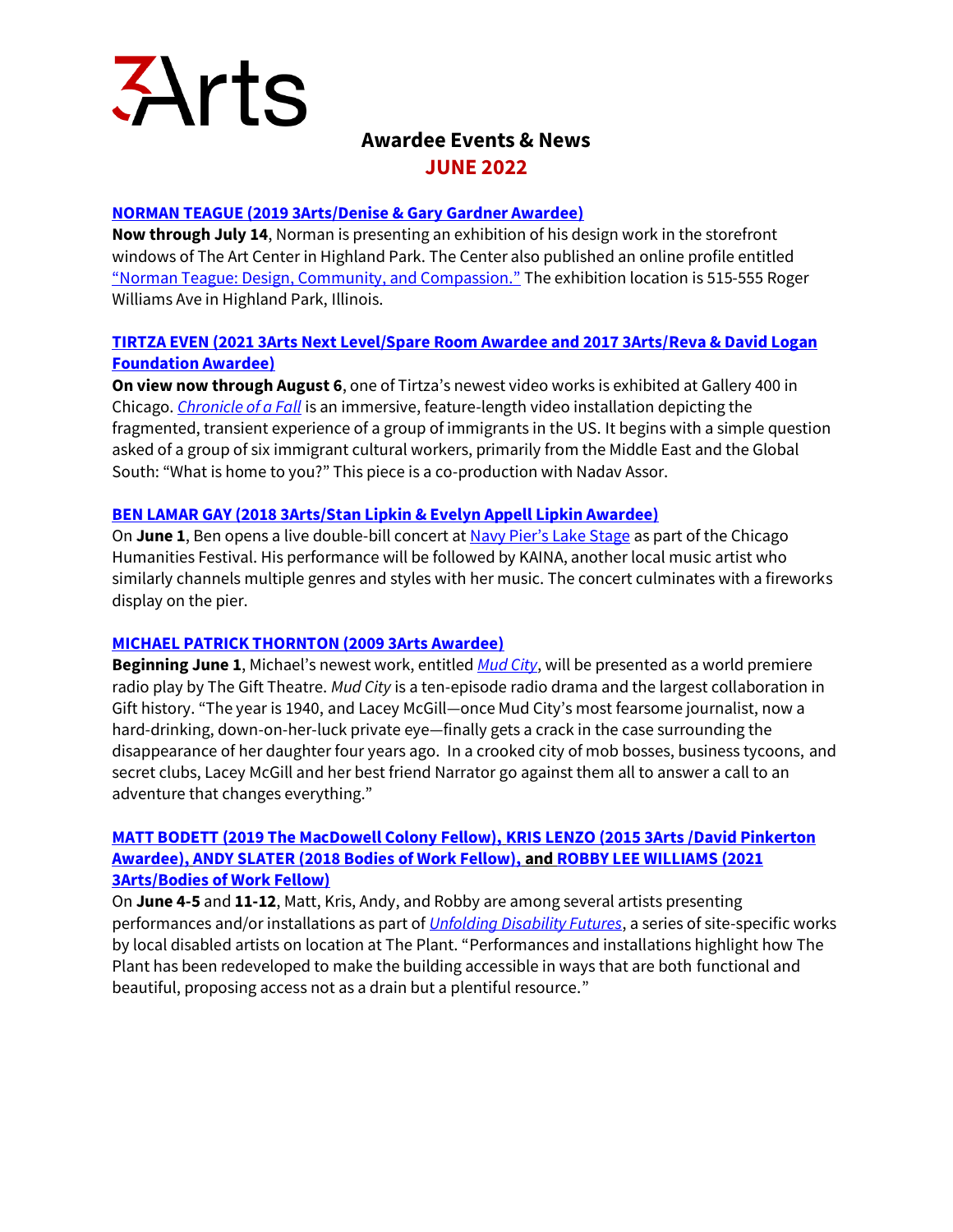#### **[DIANNA FRID \(2018 3Arts/ Chandler Family Awardee\)](https://3arts.org/artist/dianna-frid/)**

On **June 9**, Dianna and poet Victoria Chang will be in conversation at th[e Dia Chelsea](https://www.diaart.org/program/calendar/poetry-2022-4-with-victoria-chang-and-dianna-frid-poetry-reading-2022-06-09) in New York City in a series devoted to visual art and poetry. Sharing an interest in the obituary, the two artists "are intrigued by its use as a formal device to summarize and narrate a life as well as its purpose as a private and public expression of loss." This event takes place in-person at Dia Chelsea in New York.

## **[ASHWATY CHENNAT \(2020 Make a Wave Artist\),](https://3arts.org/artist/ashwaty-chennat/) [ANNA MARTINE WHITEHEAD \(2018 3Arts/HMS](https://3arts.org/artist/anna-martine-whitehead/)  [Fund Awardee\),](https://3arts.org/artist/anna-martine-whitehead/) [AYANNA WOODS \(2017 Make a Wave Artist\),](https://3arts.org/artist/Ayanna-Woods/) an[d TULI BERA \(2021 Make a Wave](https://3arts.org/artist/tuli-bera/)  [Artist\)](https://3arts.org/artist/tuli-bera/)**

From **June 10 – 18**, these artists are among the featured presenters at this year's [Pivot Arts Festival,](https://pivotarts.org/festival/) a celebration of contemporary performance and film. Ashwaty presents two works: a new *Dance on Film!* piece supported by the Chicago Dancemakers Forum (June 12) and *Beaten Path*, a dance-music performance that merges Carnatic and Black American jazz influences (June 17-18). Tuli's *Bangali Meye!* will be performed along with *Beaten Path* (June 17-18). Martine and Ayanna present the new iteration of *FORCE! an opera in three acts*, as a work in progress, created by Martine and featuring a musical composition by Ayanna (June 16).

## **[LILI-ANNE BROWN \(2021 3Arts/Stan Lipkin & Evelyn Lipkin Awardee\),](https://3arts.org/artist/Lili-Anne-Brown/) [SYDNEY LYNNE THOMAS](https://3arts.org/artist/sydney-lynne-thomas/)  [\(2020 3Arts Awardee\),](https://3arts.org/artist/sydney-lynne-thomas/) [SYDNEY CHARLES \(2020 Make a Wave Artist\),](https://3arts.org/artist/sydney-charles/) an[d CHRISTINE PASCUAL](https://3arts.org/artist/christine-pascual/)  [\(2018 3Arts/Lakeside Bank Awardee\)](https://3arts.org/artist/christine-pascual/)**

From **June 11 – July 17,** as Resident Director at Victory Gardens, Lili-Anne is directing the regional premiere of *[cullud watah](https://victorygardens.org/event/cullud-wattah/)*, written by Erika Dickeron-Despenza. The play follows a third-generation General Motors assembly line worker struggling with impending layoffs and the water crisis in Flint, Michigan. Sydney Charles is a member of the cast, playing *Ainee*, Sydney Lynne is the show's scenic designer, and Christine Pascual is the costume designer.

## **[CHERYL POPE \(2015 3Arts/Stan Lipkin & Evelyn Appell Lipkin Awardee\)](https://3arts.org/artist/cheryl-pope/)**

From **June 11 through July 30**, Cheryl presents a solo show of new work called *[Variations on a Love](https://www.moniquemeloche.com/exhibitions/forthcoming/)  [Theme](https://www.moniquemeloche.com/exhibitions/forthcoming/)* at Monique Meloche Gallery.

## **[AVERY R. YOUNG \(2012 3Arts/Merrill Lynch Awardee\)](https://3arts.org/artist/avery-young/)**

Opening **June 11** (and continuing through October 17), the Floating Museum presents a new sitespecific installation entitled *[A Lion for Every House](https://www.artic.edu/exhibitions/9780/floating-museum-a-lion-for-every-house?fbclid=IwAR1VtUsIOHdoPN-c4Sz-32NVHKSBp6sfcxmH7QDFDwXOc4x3kR7rOpgcBdY)* at the Art Institute of Chicago. avery is one of four co-directors of the Floating Museum along with Jeremiah Hulsebos-Spofford, Faheem Majeed, Andrew Schachman. Working with Art Institute curators, the co-directors mined the photography collection to build a further connection between the museum and its communities, while also assembling a new public space in the museum galleries.

## **CAT MAHARI [\(2021 3Arts/ Walder Foundation Awardee\),](https://3arts.org/artist/cat-mahari/) NEJLA YATKIN [\(2012 3Arts Awardee\)](https://3arts.org/artist/nejla-yatkin/), and KEISHA JENAE [\(2020 Make a Wave Artist\)](https://3arts.org/artist/keisha-janae/)**

As selected artists in the 2022 Links Hall Co-MISSION program, Cat, Nejla, and Keisha will present performances during the annual [Festival of New Works](https://linkshall.org/2022-co-mission-festival-of-new-works/) taking place at Links Hall over two weekends in June. On June **16 and 18**, Nejla presents *A Dance Without a Name*; on **June 19\* and 20**, Cat presents *Blk Ark: the Impossible Manifestation*; and on **June 19\* and 26**, Keisha (aka KJ Light) presents a new piece with her Eternal Resolve ensemble. (\*Performances on June 19 are free to Black audience members in honor of the Juneteenth holiday (with promo code JUNE19).